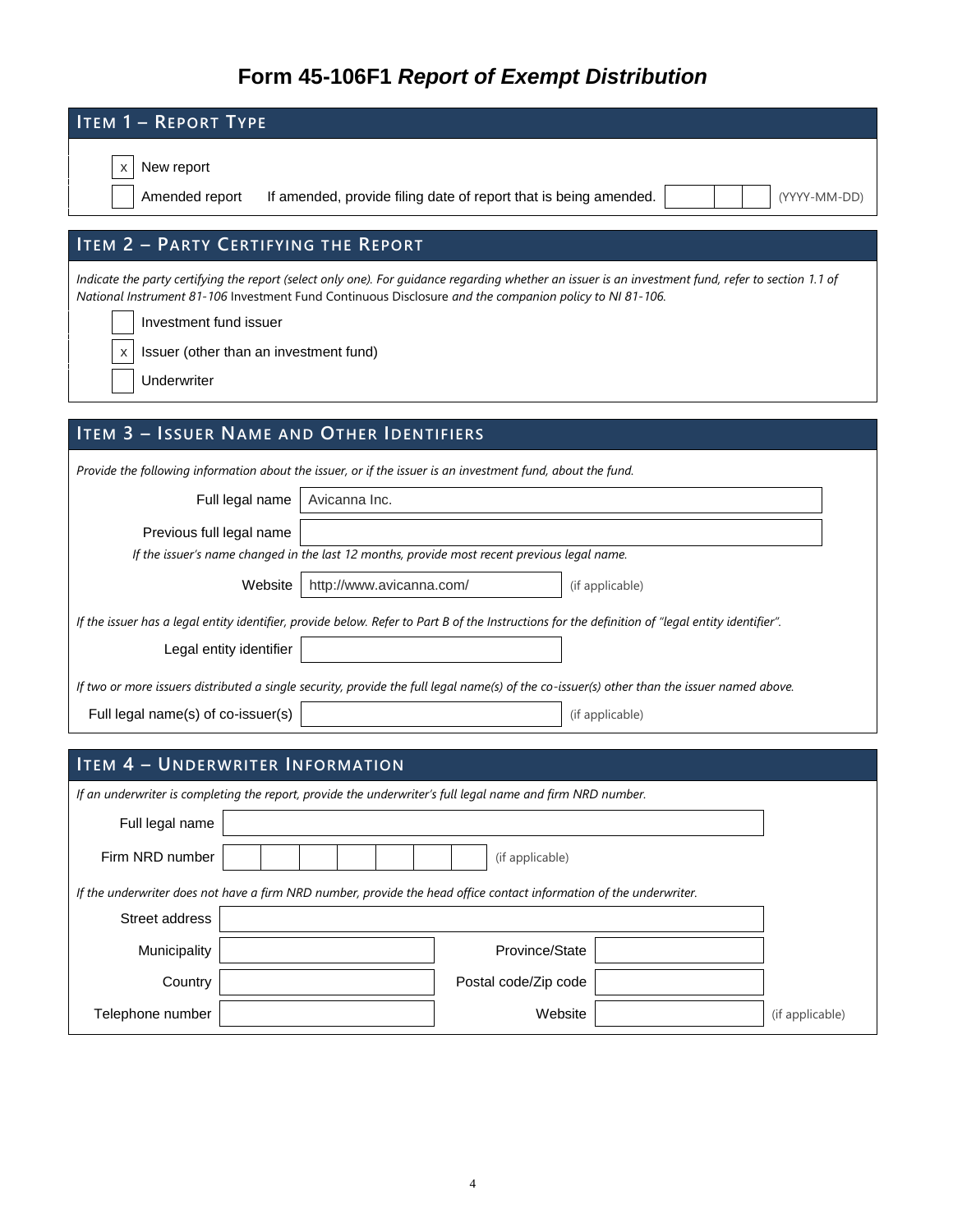| <b>ITEM 5 - ISSUER INFORMATION</b>                                                                                                                                                                                                                                                       |  |  |  |  |  |  |  |  |  |
|------------------------------------------------------------------------------------------------------------------------------------------------------------------------------------------------------------------------------------------------------------------------------------------|--|--|--|--|--|--|--|--|--|
| If the issuer is an investment fund, do not complete Item 5. Proceed to Item 6.                                                                                                                                                                                                          |  |  |  |  |  |  |  |  |  |
| Primary industry<br>a)                                                                                                                                                                                                                                                                   |  |  |  |  |  |  |  |  |  |
| Provide the issuer's North American Industry Classification Standard (NAICS) code (6 digits only) that in your reasonable judgment most closely<br>corresponds to the issuer's primary business activity.                                                                                |  |  |  |  |  |  |  |  |  |
| NAICS industry code<br>$\overline{c}$<br>5<br>3<br>4<br>2                                                                                                                                                                                                                                |  |  |  |  |  |  |  |  |  |
| If the issuer is in the mining industry, indicate the stage of operations. This does not apply to issuers that provide services to issuers operating in<br>the mining industry. Select the category that best describes the issuer's stage of operations.                                |  |  |  |  |  |  |  |  |  |
| Exploration<br>Development<br>Production                                                                                                                                                                                                                                                 |  |  |  |  |  |  |  |  |  |
| Is the issuer's primary business to invest all or substantially all of its assets in any of the following? If yes, select all that apply.                                                                                                                                                |  |  |  |  |  |  |  |  |  |
| Real estate<br>Commercial/business debt<br>Consumer debt<br>Mortgages<br>Private companies<br>Cryptoassets                                                                                                                                                                               |  |  |  |  |  |  |  |  |  |
| b)<br>Number of employees                                                                                                                                                                                                                                                                |  |  |  |  |  |  |  |  |  |
| Number of employees:<br>$100 - 499$<br>$0 - 49$<br>$50 - 99$<br>500 or more<br>$\times$                                                                                                                                                                                                  |  |  |  |  |  |  |  |  |  |
| SEDAR profile number<br>C)                                                                                                                                                                                                                                                               |  |  |  |  |  |  |  |  |  |
| Does the issuer have a <b>SEDAR</b> profile?                                                                                                                                                                                                                                             |  |  |  |  |  |  |  |  |  |
| 0<br>4<br>4<br>2<br>If yes, provide SEDAR profile number<br>$\mathbf 0$<br>7<br>No<br>0<br>1<br>Yes<br>$\times$                                                                                                                                                                          |  |  |  |  |  |  |  |  |  |
| If the issuer does not have a SEDAR profile complete Item $5(d) - (h)$ .                                                                                                                                                                                                                 |  |  |  |  |  |  |  |  |  |
| Head office address<br>d)                                                                                                                                                                                                                                                                |  |  |  |  |  |  |  |  |  |
| Street address<br>Province/State                                                                                                                                                                                                                                                         |  |  |  |  |  |  |  |  |  |
| Municipality<br>Postal code/Zip code                                                                                                                                                                                                                                                     |  |  |  |  |  |  |  |  |  |
| Country<br>Telephone number                                                                                                                                                                                                                                                              |  |  |  |  |  |  |  |  |  |
| Date of formation and financial year-end<br>e)                                                                                                                                                                                                                                           |  |  |  |  |  |  |  |  |  |
| Date of formation<br>Financial year-end<br><b>MM</b><br>YYYY<br><b>DD</b><br>МM<br>DD                                                                                                                                                                                                    |  |  |  |  |  |  |  |  |  |
| f)<br>Reporting issuer status                                                                                                                                                                                                                                                            |  |  |  |  |  |  |  |  |  |
| No<br>Yes<br>Is the issuer a reporting issuer in any jurisdiction of Canada?                                                                                                                                                                                                             |  |  |  |  |  |  |  |  |  |
| If yes, select the jurisdictions of Canada in which the issuer is a reporting issuer.                                                                                                                                                                                                    |  |  |  |  |  |  |  |  |  |
| BC<br>MB<br><b>NB</b><br>All<br>AB<br><b>NL</b><br>ΝT                                                                                                                                                                                                                                    |  |  |  |  |  |  |  |  |  |
| <b>NS</b><br><b>NU</b><br>РE<br>QC<br><b>SK</b><br>YT<br>ΟN                                                                                                                                                                                                                              |  |  |  |  |  |  |  |  |  |
| Public listing status<br>$\mathbf{g}$                                                                                                                                                                                                                                                    |  |  |  |  |  |  |  |  |  |
| If the issuer has a CUSIP number, provide below (first 6 digits only).<br>CUSIP number                                                                                                                                                                                                   |  |  |  |  |  |  |  |  |  |
| If the issuer is publicly listed, provide the name of the exchange on which the issuer's equity securities primarily trade. Provide only the name of an<br>exchange and not a trading facility such as, for example, an automated trading system.<br>Exchange name                       |  |  |  |  |  |  |  |  |  |
| Size of issuer's assets<br>h)                                                                                                                                                                                                                                                            |  |  |  |  |  |  |  |  |  |
| Select the size of the issuer's assets based on its most recently available annual financial statements (Canadian \$). If the issuer has not prepared<br>annual financial statements for its first financial year, provide the size of the issuer's assets at the distribution end date. |  |  |  |  |  |  |  |  |  |
| \$0 to under \$5M<br>\$5M to under \$25M<br>\$25M to under \$100M                                                                                                                                                                                                                        |  |  |  |  |  |  |  |  |  |
| \$100M to under \$500M<br>\$500M to under \$1B<br>\$1B or over                                                                                                                                                                                                                           |  |  |  |  |  |  |  |  |  |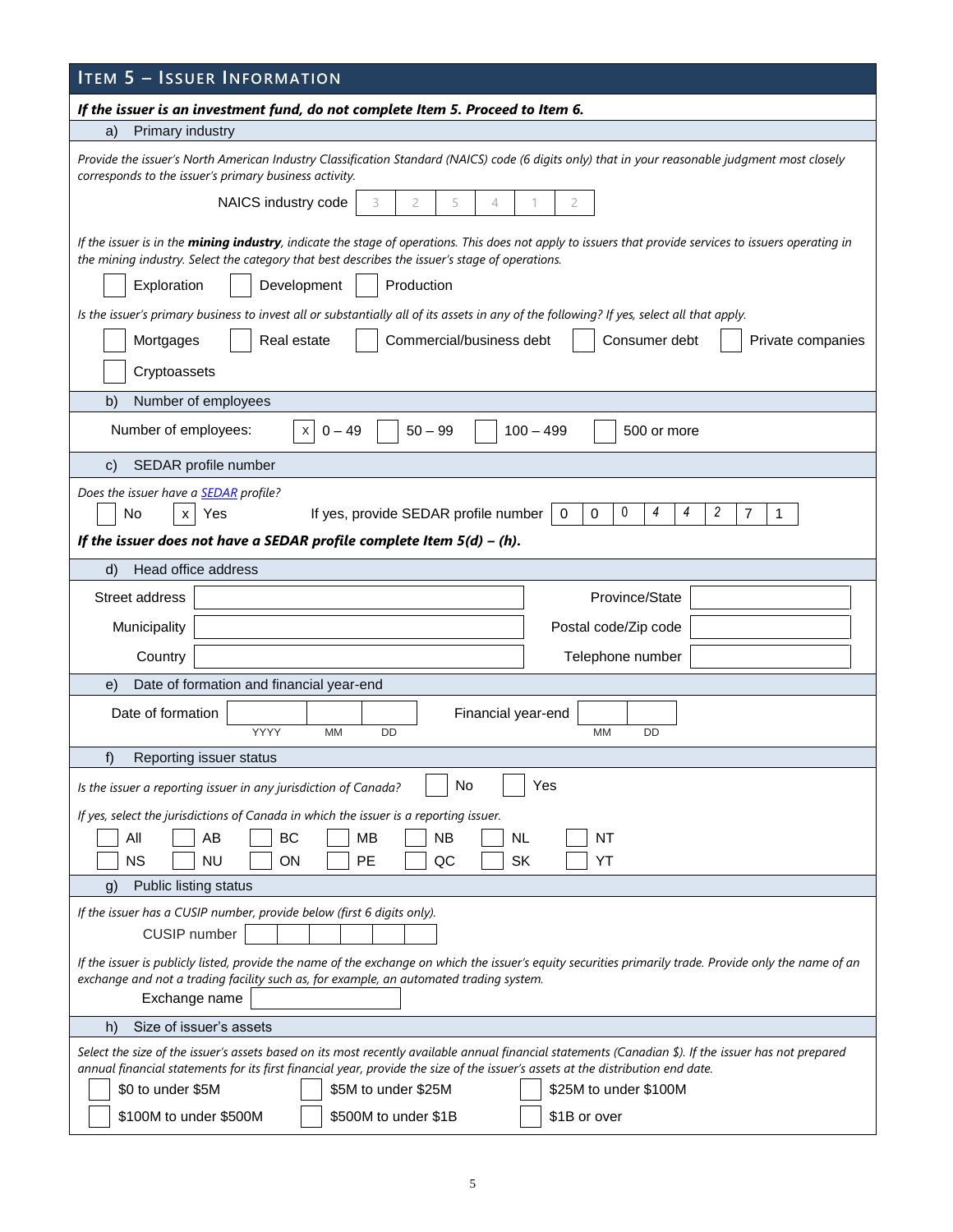| <b>ITEM 6 - INVESTMENT FUND ISSUER INFORMATION</b>                                                                                                                                                                                                                                                                                                                                                                                                                                   |  |  |  |  |  |  |  |  |
|--------------------------------------------------------------------------------------------------------------------------------------------------------------------------------------------------------------------------------------------------------------------------------------------------------------------------------------------------------------------------------------------------------------------------------------------------------------------------------------|--|--|--|--|--|--|--|--|
| If the issuer is an investment fund, provide the following information.                                                                                                                                                                                                                                                                                                                                                                                                              |  |  |  |  |  |  |  |  |
| Investment fund manager information<br>a)                                                                                                                                                                                                                                                                                                                                                                                                                                            |  |  |  |  |  |  |  |  |
| Full legal name                                                                                                                                                                                                                                                                                                                                                                                                                                                                      |  |  |  |  |  |  |  |  |
| Firm NRD Number<br>(if applicable)                                                                                                                                                                                                                                                                                                                                                                                                                                                   |  |  |  |  |  |  |  |  |
| If the investment fund manager does not have a firm NRD number, provide the head office contact information of the investment fund manager.                                                                                                                                                                                                                                                                                                                                          |  |  |  |  |  |  |  |  |
| <b>Street Address</b>                                                                                                                                                                                                                                                                                                                                                                                                                                                                |  |  |  |  |  |  |  |  |
| Province/State<br>Municipality                                                                                                                                                                                                                                                                                                                                                                                                                                                       |  |  |  |  |  |  |  |  |
| Country<br>Postal code/Zip code                                                                                                                                                                                                                                                                                                                                                                                                                                                      |  |  |  |  |  |  |  |  |
| Telephone number<br>Website (if applicable)                                                                                                                                                                                                                                                                                                                                                                                                                                          |  |  |  |  |  |  |  |  |
| Type of investment fund<br>b)                                                                                                                                                                                                                                                                                                                                                                                                                                                        |  |  |  |  |  |  |  |  |
| Type of investment fund that most accurately identifies the issuer (select only one).<br>Money market<br>Fixed income<br><b>Balanced</b><br>Equity<br>Alternative strategies<br>Cryptoasset<br>Other (describe)                                                                                                                                                                                                                                                                      |  |  |  |  |  |  |  |  |
| Indicate whether one or both of the following apply to the investment fund.<br>Invests primarily in other investment fund issuers<br>Is a UCITs Fund <sup>1</sup><br><sup>1</sup> Undertaking for the Collective Investment of Transferable Securities funds (UCITs Funds) are investment funds regulated by the European Union (EU) directives that allow<br>collective investment schemes to operate throughout the EU on a passport basis on authorization from one member state. |  |  |  |  |  |  |  |  |
| Date of formation and financial year-end of the investment fund<br>C)                                                                                                                                                                                                                                                                                                                                                                                                                |  |  |  |  |  |  |  |  |
| Date of formation<br>Financial year-end<br><b>YYYY</b><br><b>MM</b><br><b>DD</b><br><b>MM</b><br><b>DD</b>                                                                                                                                                                                                                                                                                                                                                                           |  |  |  |  |  |  |  |  |
| d)<br>Reporting issuer status of the investment fund                                                                                                                                                                                                                                                                                                                                                                                                                                 |  |  |  |  |  |  |  |  |
| No.<br>Yes<br>Is the investment fund a reporting issuer in any jurisdiction of Canada?                                                                                                                                                                                                                                                                                                                                                                                               |  |  |  |  |  |  |  |  |
| If yes, select the jurisdictions of Canada in which the investment fund is a reporting issuer.<br>BC<br>All<br>AB<br>МB<br>NΒ<br><b>NL</b><br>NT<br><b>NS</b><br><b>NU</b><br>PE<br>QC<br>SK<br>ON<br>YT<br>Public listing status of the investment fund<br>e)                                                                                                                                                                                                                       |  |  |  |  |  |  |  |  |
| If the investment fund has a CUSIP number, provide below (first 6 digits only).                                                                                                                                                                                                                                                                                                                                                                                                      |  |  |  |  |  |  |  |  |
| CUSIP number                                                                                                                                                                                                                                                                                                                                                                                                                                                                         |  |  |  |  |  |  |  |  |
| If the investment fund is publicly listed, provide the name of the exchange on which the investment fund's securities primarily trade. Provide only<br>the name of an exchange and not a trading facility such as, for example, an automated trading system.<br>Exchange name                                                                                                                                                                                                        |  |  |  |  |  |  |  |  |
| f)<br>Net asset value (NAV) of the investment fund                                                                                                                                                                                                                                                                                                                                                                                                                                   |  |  |  |  |  |  |  |  |
| Select the NAV range of the investment fund as of the date of the most recent NAV calculation (Canadian \$).<br>\$0 to under \$5M<br>\$5M to under \$25M<br>\$25M to under \$100M<br>\$100M to under \$500M<br>\$500M to under \$1B<br>\$1B or over<br>Date of NAV calculation:<br><b>MM</b><br>YYYY<br>DD                                                                                                                                                                           |  |  |  |  |  |  |  |  |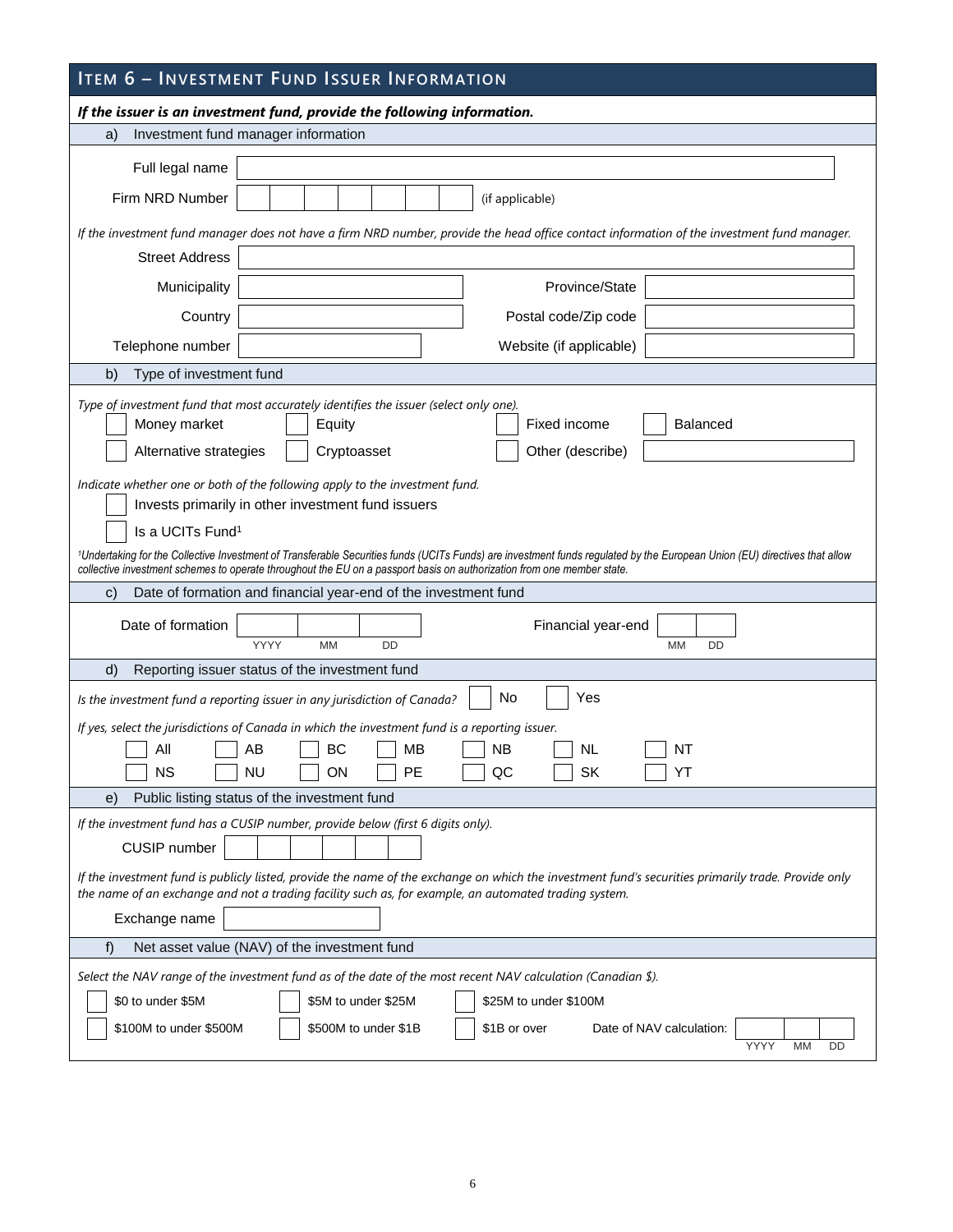## **ITEM 7 – INFORMATION ABOUT THE DISTRIBUTION**

|                                                                                                                                                                                                                                                                                                                                                                                                                                                                                                                                                                                                                                                                                                                                                                                                                                                     | If an issuer located outside of Canada completes a distribution in a jurisdiction of Canada, include in Item 7 and Schedule 1 information about<br>purchasers resident in that jurisdiction of Canada only. Do not include in Item 7 securities issued as payment of commissions or finder's fees in<br>connection with the distribution, which must be disclosed in Item 8. The information provided in Item 7 must reconcile with the information provided<br>in Schedule 1 of the report.<br>a)<br>Currency |                                                |             |                      |                                        |   |                                 |                                                           |                                                                                                                                                                                                                                                                                           |  |                         |                              |                                      |                     |  |
|-----------------------------------------------------------------------------------------------------------------------------------------------------------------------------------------------------------------------------------------------------------------------------------------------------------------------------------------------------------------------------------------------------------------------------------------------------------------------------------------------------------------------------------------------------------------------------------------------------------------------------------------------------------------------------------------------------------------------------------------------------------------------------------------------------------------------------------------------------|----------------------------------------------------------------------------------------------------------------------------------------------------------------------------------------------------------------------------------------------------------------------------------------------------------------------------------------------------------------------------------------------------------------------------------------------------------------------------------------------------------------|------------------------------------------------|-------------|----------------------|----------------------------------------|---|---------------------------------|-----------------------------------------------------------|-------------------------------------------------------------------------------------------------------------------------------------------------------------------------------------------------------------------------------------------------------------------------------------------|--|-------------------------|------------------------------|--------------------------------------|---------------------|--|
|                                                                                                                                                                                                                                                                                                                                                                                                                                                                                                                                                                                                                                                                                                                                                                                                                                                     |                                                                                                                                                                                                                                                                                                                                                                                                                                                                                                                |                                                |             |                      |                                        |   |                                 |                                                           |                                                                                                                                                                                                                                                                                           |  |                         |                              |                                      |                     |  |
|                                                                                                                                                                                                                                                                                                                                                                                                                                                                                                                                                                                                                                                                                                                                                                                                                                                     | Select the currency or currencies in which the distribution was made. All dollar amounts provided in the report must be in Canadian dollars.<br>Canadian dollar<br>US dollar<br>Other (describe)<br>Euro<br>$\mathsf{x}$                                                                                                                                                                                                                                                                                       |                                                |             |                      |                                        |   |                                 |                                                           |                                                                                                                                                                                                                                                                                           |  |                         |                              |                                      |                     |  |
|                                                                                                                                                                                                                                                                                                                                                                                                                                                                                                                                                                                                                                                                                                                                                                                                                                                     | b)                                                                                                                                                                                                                                                                                                                                                                                                                                                                                                             |                                                |             | Distribution date(s) |                                        |   |                                 |                                                           |                                                                                                                                                                                                                                                                                           |  |                         |                              |                                      |                     |  |
|                                                                                                                                                                                                                                                                                                                                                                                                                                                                                                                                                                                                                                                                                                                                                                                                                                                     | State the distribution start and end dates. If the report is being filed for securities distributed on only one distribution date, provide the distribution<br>date as both the start and end dates. If the report is being filed for securities distributed on a continuous basis, include the start and end dates for the<br>distribution period covered by the report.<br>Start date<br>End date<br>2020<br>04<br>20<br>2020<br>04<br>20                                                                    |                                                |             |                      |                                        |   |                                 |                                                           |                                                                                                                                                                                                                                                                                           |  |                         |                              |                                      |                     |  |
|                                                                                                                                                                                                                                                                                                                                                                                                                                                                                                                                                                                                                                                                                                                                                                                                                                                     |                                                                                                                                                                                                                                                                                                                                                                                                                                                                                                                |                                                |             |                      |                                        |   | YYYY<br><b>MM</b>               | DD                                                        |                                                                                                                                                                                                                                                                                           |  | YYYY                    | <b>MM</b>                    | <b>DD</b>                            |                     |  |
|                                                                                                                                                                                                                                                                                                                                                                                                                                                                                                                                                                                                                                                                                                                                                                                                                                                     | C)                                                                                                                                                                                                                                                                                                                                                                                                                                                                                                             |                                                |             |                      |                                        |   | Detailed purchaser information  |                                                           |                                                                                                                                                                                                                                                                                           |  |                         |                              |                                      |                     |  |
|                                                                                                                                                                                                                                                                                                                                                                                                                                                                                                                                                                                                                                                                                                                                                                                                                                                     |                                                                                                                                                                                                                                                                                                                                                                                                                                                                                                                |                                                |             |                      |                                        |   |                                 |                                                           | Complete Schedule 1 of this form for each purchaser and attach the schedule to the completed report.                                                                                                                                                                                      |  |                         |                              |                                      |                     |  |
|                                                                                                                                                                                                                                                                                                                                                                                                                                                                                                                                                                                                                                                                                                                                                                                                                                                     | d)                                                                                                                                                                                                                                                                                                                                                                                                                                                                                                             |                                                |             |                      |                                        |   | Types of securities distributed |                                                           |                                                                                                                                                                                                                                                                                           |  |                         |                              |                                      |                     |  |
|                                                                                                                                                                                                                                                                                                                                                                                                                                                                                                                                                                                                                                                                                                                                                                                                                                                     |                                                                                                                                                                                                                                                                                                                                                                                                                                                                                                                |                                                |             |                      |                                        |   |                                 |                                                           | Provide the following information for all distributions reported on a per security basis. Refer to Part A(12) of the Instructions for how to indicate the                                                                                                                                 |  |                         |                              |                                      |                     |  |
|                                                                                                                                                                                                                                                                                                                                                                                                                                                                                                                                                                                                                                                                                                                                                                                                                                                     |                                                                                                                                                                                                                                                                                                                                                                                                                                                                                                                |                                                |             |                      |                                        |   |                                 |                                                           | security code. If providing the CUSIP number, indicate the full 9-digit CUSIP number assigned to the security being distributed.                                                                                                                                                          |  |                         |                              |                                      |                     |  |
|                                                                                                                                                                                                                                                                                                                                                                                                                                                                                                                                                                                                                                                                                                                                                                                                                                                     |                                                                                                                                                                                                                                                                                                                                                                                                                                                                                                                |                                                |             |                      |                                        |   |                                 |                                                           |                                                                                                                                                                                                                                                                                           |  |                         |                              | Canadian \$                          |                     |  |
|                                                                                                                                                                                                                                                                                                                                                                                                                                                                                                                                                                                                                                                                                                                                                                                                                                                     |                                                                                                                                                                                                                                                                                                                                                                                                                                                                                                                | Security<br>code                               |             |                      | <b>CUSIP</b> number<br>(if applicable) |   |                                 | Description of security                                   |                                                                                                                                                                                                                                                                                           |  | Number of<br>securities | Single or<br>lowest<br>price | Highest<br>price                     | <b>Total amount</b> |  |
|                                                                                                                                                                                                                                                                                                                                                                                                                                                                                                                                                                                                                                                                                                                                                                                                                                                     | U                                                                                                                                                                                                                                                                                                                                                                                                                                                                                                              | B                                              | S           |                      |                                        |   | 1 CMS and 1/4 WNT               |                                                           |                                                                                                                                                                                                                                                                                           |  | 3,200,000               | 0.80                         |                                      | 2,560,000.00        |  |
|                                                                                                                                                                                                                                                                                                                                                                                                                                                                                                                                                                                                                                                                                                                                                                                                                                                     |                                                                                                                                                                                                                                                                                                                                                                                                                                                                                                                |                                                |             |                      |                                        |   |                                 |                                                           |                                                                                                                                                                                                                                                                                           |  |                         |                              |                                      |                     |  |
|                                                                                                                                                                                                                                                                                                                                                                                                                                                                                                                                                                                                                                                                                                                                                                                                                                                     |                                                                                                                                                                                                                                                                                                                                                                                                                                                                                                                |                                                |             |                      |                                        |   |                                 |                                                           |                                                                                                                                                                                                                                                                                           |  |                         |                              |                                      |                     |  |
|                                                                                                                                                                                                                                                                                                                                                                                                                                                                                                                                                                                                                                                                                                                                                                                                                                                     |                                                                                                                                                                                                                                                                                                                                                                                                                                                                                                                |                                                |             |                      |                                        |   |                                 |                                                           |                                                                                                                                                                                                                                                                                           |  |                         |                              |                                      |                     |  |
|                                                                                                                                                                                                                                                                                                                                                                                                                                                                                                                                                                                                                                                                                                                                                                                                                                                     | e)                                                                                                                                                                                                                                                                                                                                                                                                                                                                                                             |                                                |             |                      |                                        |   |                                 | Details of rights and convertible/exchangeable securities |                                                                                                                                                                                                                                                                                           |  |                         |                              |                                      |                     |  |
|                                                                                                                                                                                                                                                                                                                                                                                                                                                                                                                                                                                                                                                                                                                                                                                                                                                     |                                                                                                                                                                                                                                                                                                                                                                                                                                                                                                                |                                                |             |                      |                                        |   |                                 |                                                           | If any rights (e.g. warrants, options) were distributed, provide the exercise price and expiry date for each right. If any convertible/exchangeable<br>securities were distributed, provide the conversion ratio and describe any other terms for each convertible/exchangeable security. |  |                         |                              |                                      |                     |  |
|                                                                                                                                                                                                                                                                                                                                                                                                                                                                                                                                                                                                                                                                                                                                                                                                                                                     |                                                                                                                                                                                                                                                                                                                                                                                                                                                                                                                | Convertible /<br>exchangeable<br>security code |             |                      | Underlying<br>security code            |   | Lowest                          | Exercise price<br>(Canadian \$)<br>Highest                | Expiry date<br>(YYYY-MM-DD)                                                                                                                                                                                                                                                               |  | Conversion<br>ratio     |                              | Describe other terms (if applicable) |                     |  |
|                                                                                                                                                                                                                                                                                                                                                                                                                                                                                                                                                                                                                                                                                                                                                                                                                                                     | W                                                                                                                                                                                                                                                                                                                                                                                                                                                                                                              | N                                              | Τ           | С                    | M                                      | S | 1.20                            |                                                           | 2022-04-20                                                                                                                                                                                                                                                                                |  | 1:1                     |                              |                                      |                     |  |
|                                                                                                                                                                                                                                                                                                                                                                                                                                                                                                                                                                                                                                                                                                                                                                                                                                                     |                                                                                                                                                                                                                                                                                                                                                                                                                                                                                                                |                                                |             |                      |                                        |   |                                 |                                                           |                                                                                                                                                                                                                                                                                           |  |                         |                              |                                      |                     |  |
|                                                                                                                                                                                                                                                                                                                                                                                                                                                                                                                                                                                                                                                                                                                                                                                                                                                     |                                                                                                                                                                                                                                                                                                                                                                                                                                                                                                                |                                                |             |                      |                                        |   |                                 |                                                           |                                                                                                                                                                                                                                                                                           |  |                         |                              |                                      |                     |  |
| Summary of the distribution by jurisdiction and exemption<br>f)<br>State the total dollar amount of securities distributed and the number of purchasers for each jurisdiction of Canada and foreign jurisdiction where a<br>purchaser resides and for each exemption relied on in Canada for that distribution. However, if an issuer located outside of Canada completes a<br>distribution in a jurisdiction of Canada, include distributions to purchasers resident in that jurisdiction of Canada only.<br>This table requires a separate line item for: (i) each jurisdiction where a purchaser resides, (ii) each exemption relied on in the jurisdiction where a<br>purchaser resides, if a purchaser resides in a jurisdiction of Canada, and (iii) each exemption relied on in Canada, if a purchaser resides in a foreign<br>jurisdiction. |                                                                                                                                                                                                                                                                                                                                                                                                                                                                                                                |                                                |             |                      |                                        |   |                                 |                                                           |                                                                                                                                                                                                                                                                                           |  |                         |                              |                                      |                     |  |
| For jurisdictions within Canada, state the province or territory, otherwise state the country.                                                                                                                                                                                                                                                                                                                                                                                                                                                                                                                                                                                                                                                                                                                                                      |                                                                                                                                                                                                                                                                                                                                                                                                                                                                                                                |                                                |             |                      |                                        |   |                                 |                                                           |                                                                                                                                                                                                                                                                                           |  |                         |                              |                                      |                     |  |
| Number of unique<br>Province or<br>Exemption relied on<br>Total amount (Canadian \$)<br>purchasers <sup>2a</sup><br>country                                                                                                                                                                                                                                                                                                                                                                                                                                                                                                                                                                                                                                                                                                                         |                                                                                                                                                                                                                                                                                                                                                                                                                                                                                                                |                                                |             |                      |                                        |   |                                 |                                                           |                                                                                                                                                                                                                                                                                           |  |                         |                              |                                      |                     |  |
|                                                                                                                                                                                                                                                                                                                                                                                                                                                                                                                                                                                                                                                                                                                                                                                                                                                     |                                                                                                                                                                                                                                                                                                                                                                                                                                                                                                                | Ontario                                        |             |                      |                                        |   |                                 | NI-45-106 2.3 [Accredited Investor]                       |                                                                                                                                                                                                                                                                                           |  |                         | 10                           |                                      | 499,012.80          |  |
|                                                                                                                                                                                                                                                                                                                                                                                                                                                                                                                                                                                                                                                                                                                                                                                                                                                     |                                                                                                                                                                                                                                                                                                                                                                                                                                                                                                                |                                                | Quebec      |                      |                                        |   |                                 | NI-45-106 2.3 [Accredited Investor]                       |                                                                                                                                                                                                                                                                                           |  |                         | 1                            |                                      | 2,000.00            |  |
|                                                                                                                                                                                                                                                                                                                                                                                                                                                                                                                                                                                                                                                                                                                                                                                                                                                     |                                                                                                                                                                                                                                                                                                                                                                                                                                                                                                                | <b>BVI</b>                                     |             |                      |                                        |   |                                 | Other - OSC 72-503                                        |                                                                                                                                                                                                                                                                                           |  | 276,000.00<br>1         |                              |                                      |                     |  |
|                                                                                                                                                                                                                                                                                                                                                                                                                                                                                                                                                                                                                                                                                                                                                                                                                                                     |                                                                                                                                                                                                                                                                                                                                                                                                                                                                                                                |                                                | The Bahamas |                      |                                        |   |                                 | Other - OSC 72-503                                        |                                                                                                                                                                                                                                                                                           |  |                         | 1                            |                                      | 144,000.00          |  |
|                                                                                                                                                                                                                                                                                                                                                                                                                                                                                                                                                                                                                                                                                                                                                                                                                                                     |                                                                                                                                                                                                                                                                                                                                                                                                                                                                                                                |                                                | Colombia    |                      |                                        |   |                                 | Other - OSC 72-503                                        |                                                                                                                                                                                                                                                                                           |  |                         | $\mathbf{1}$<br>140,000.00   |                                      |                     |  |
|                                                                                                                                                                                                                                                                                                                                                                                                                                                                                                                                                                                                                                                                                                                                                                                                                                                     |                                                                                                                                                                                                                                                                                                                                                                                                                                                                                                                |                                                | Hong Kong   |                      |                                        |   |                                 | Other - OSC 72-503                                        |                                                                                                                                                                                                                                                                                           |  |                         | 1<br>1,000,000.00            |                                      |                     |  |
|                                                                                                                                                                                                                                                                                                                                                                                                                                                                                                                                                                                                                                                                                                                                                                                                                                                     |                                                                                                                                                                                                                                                                                                                                                                                                                                                                                                                |                                                | Panama      |                      |                                        |   |                                 | Other - OSC 72-503                                        |                                                                                                                                                                                                                                                                                           |  |                         | 3                            | 313,987.20                           |                     |  |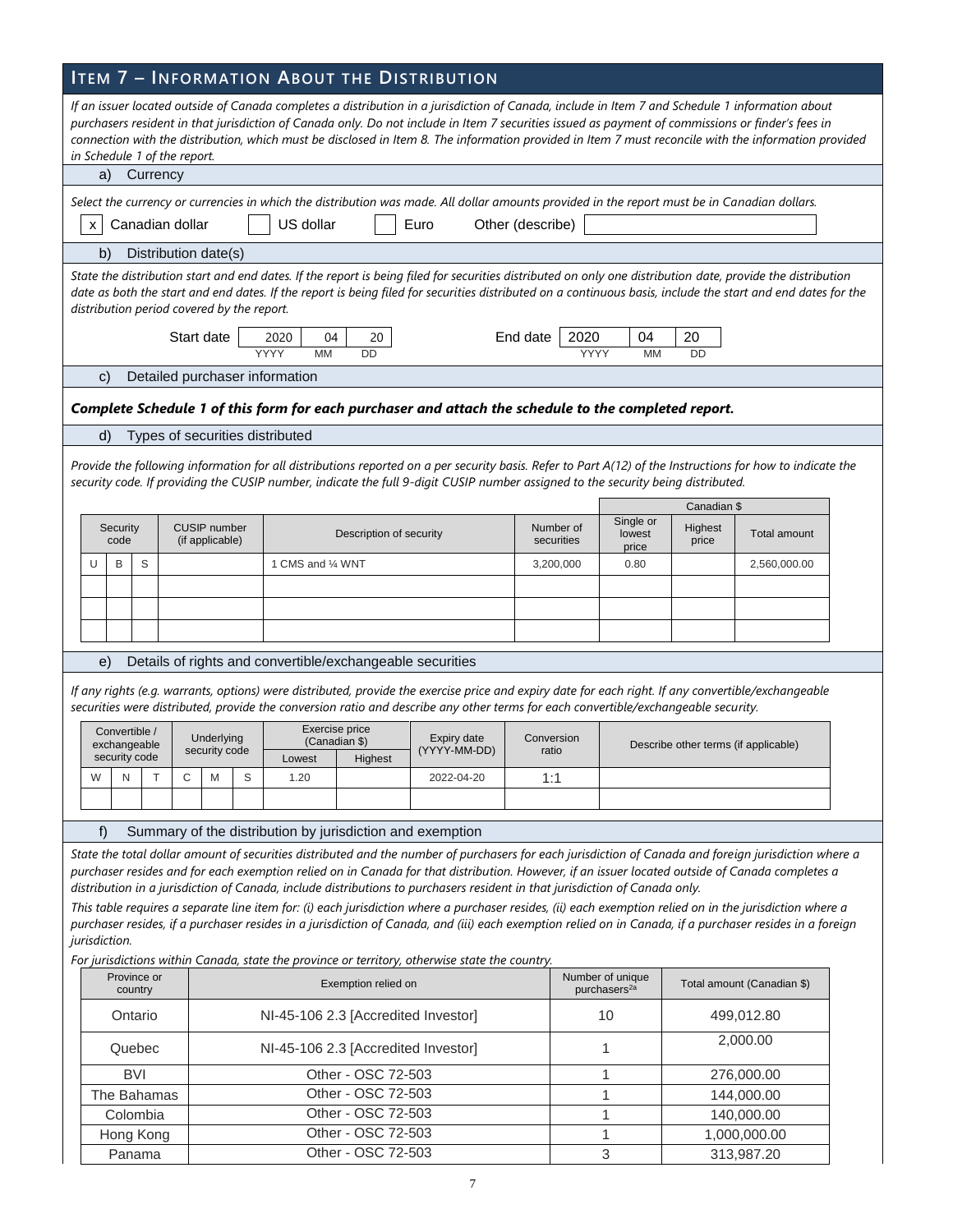| United States of<br>America                | Other - OSC 72-503                                                                                                                                                                                                                                                                                                                                                                                                                                 |                                                       | 4                                                               | 185,000.00                                         |  |  |  |  |  |  |  |
|--------------------------------------------|----------------------------------------------------------------------------------------------------------------------------------------------------------------------------------------------------------------------------------------------------------------------------------------------------------------------------------------------------------------------------------------------------------------------------------------------------|-------------------------------------------------------|-----------------------------------------------------------------|----------------------------------------------------|--|--|--|--|--|--|--|
|                                            |                                                                                                                                                                                                                                                                                                                                                                                                                                                    | Total dollar amount of securities distributed         |                                                                 | 2,560,000.00                                       |  |  |  |  |  |  |  |
|                                            |                                                                                                                                                                                                                                                                                                                                                                                                                                                    | Total number of unique purchasers <sup>2b</sup>       | 22                                                              |                                                    |  |  |  |  |  |  |  |
|                                            | <sup>2a</sup> ln calculating the number of unique purchasers per row, count each purchaser only once. Joint purchasers may be counted as one purchaser.                                                                                                                                                                                                                                                                                            |                                                       |                                                                 |                                                    |  |  |  |  |  |  |  |
|                                            | <sup>2b</sup> ln calculating the total number of unique purchasers to which the issuer distributed securities, count each purchaser only once, regardless of whether the issuer distributed<br>multiple types of securities to, and relied on multiple exemptions for, that purchaser.                                                                                                                                                             |                                                       |                                                                 |                                                    |  |  |  |  |  |  |  |
| q)                                         | Net proceeds to the investment fund by jurisdiction                                                                                                                                                                                                                                                                                                                                                                                                |                                                       |                                                                 |                                                    |  |  |  |  |  |  |  |
|                                            | If the issuer is an investment fund, provide the net proceeds to the investment fund for each jurisdiction of Canada and foreign jurisdiction where a<br>purchaser resides. <sup>3</sup> If an issuer located outside of Canada completes a distribution in a jurisdiction of Canada, include net proceeds for that jurisdiction<br>of Canada only. For jurisdictions within Canada, state the province or territory, otherwise state the country. |                                                       |                                                                 |                                                    |  |  |  |  |  |  |  |
|                                            | Province or country                                                                                                                                                                                                                                                                                                                                                                                                                                |                                                       | Net proceeds<br>(Canadian \$)                                   |                                                    |  |  |  |  |  |  |  |
|                                            |                                                                                                                                                                                                                                                                                                                                                                                                                                                    |                                                       |                                                                 |                                                    |  |  |  |  |  |  |  |
|                                            |                                                                                                                                                                                                                                                                                                                                                                                                                                                    |                                                       |                                                                 |                                                    |  |  |  |  |  |  |  |
|                                            |                                                                                                                                                                                                                                                                                                                                                                                                                                                    |                                                       |                                                                 |                                                    |  |  |  |  |  |  |  |
|                                            | Total net proceeds to the investment fund                                                                                                                                                                                                                                                                                                                                                                                                          |                                                       |                                                                 |                                                    |  |  |  |  |  |  |  |
| distribution period covered by the report. | <sup>3</sup> "Net proceeds" means the gross proceeds realized in the jurisdiction from the distributions for which the report is being filed, less the gross redemptions that occurred during the                                                                                                                                                                                                                                                  |                                                       |                                                                 |                                                    |  |  |  |  |  |  |  |
| h)                                         | Offering materials - This section applies only in Saskatchewan, Ontario, Québec, New Brunswick and Nova Scotia.                                                                                                                                                                                                                                                                                                                                    |                                                       |                                                                 |                                                    |  |  |  |  |  |  |  |
| those jurisdictions.                       | If a distribution has occurred in Saskatchewan, Ontario, Québec, New Brunswick or Nova Scotia, complete the table below by listing the offering<br>materials that are required under the prospectus exemption relied on to be filed with or delivered to the securities requlatory authority or requlator in                                                                                                                                       |                                                       |                                                                 |                                                    |  |  |  |  |  |  |  |
|                                            | In Ontario, if the offering materials listed in the table are required to be filed with or delivered to the Ontario Securities Commission (OSC), attach an<br>electronic version of the offering materials that have not been previously filed with or delivered to the OSC.                                                                                                                                                                       |                                                       |                                                                 |                                                    |  |  |  |  |  |  |  |
|                                            | Description                                                                                                                                                                                                                                                                                                                                                                                                                                        | Date of document or<br>other material<br>(YYYY-MM-DD) | Previously filed<br>with or delivered to<br>regulator?<br>(Y/N) | Date previously filed or delivered<br>(YYYY-MM-DD) |  |  |  |  |  |  |  |
| 1.                                         |                                                                                                                                                                                                                                                                                                                                                                                                                                                    |                                                       |                                                                 |                                                    |  |  |  |  |  |  |  |
| $\mathbf{2}$                               |                                                                                                                                                                                                                                                                                                                                                                                                                                                    |                                                       |                                                                 |                                                    |  |  |  |  |  |  |  |
| 3.                                         |                                                                                                                                                                                                                                                                                                                                                                                                                                                    |                                                       |                                                                 |                                                    |  |  |  |  |  |  |  |
|                                            |                                                                                                                                                                                                                                                                                                                                                                                                                                                    |                                                       |                                                                 |                                                    |  |  |  |  |  |  |  |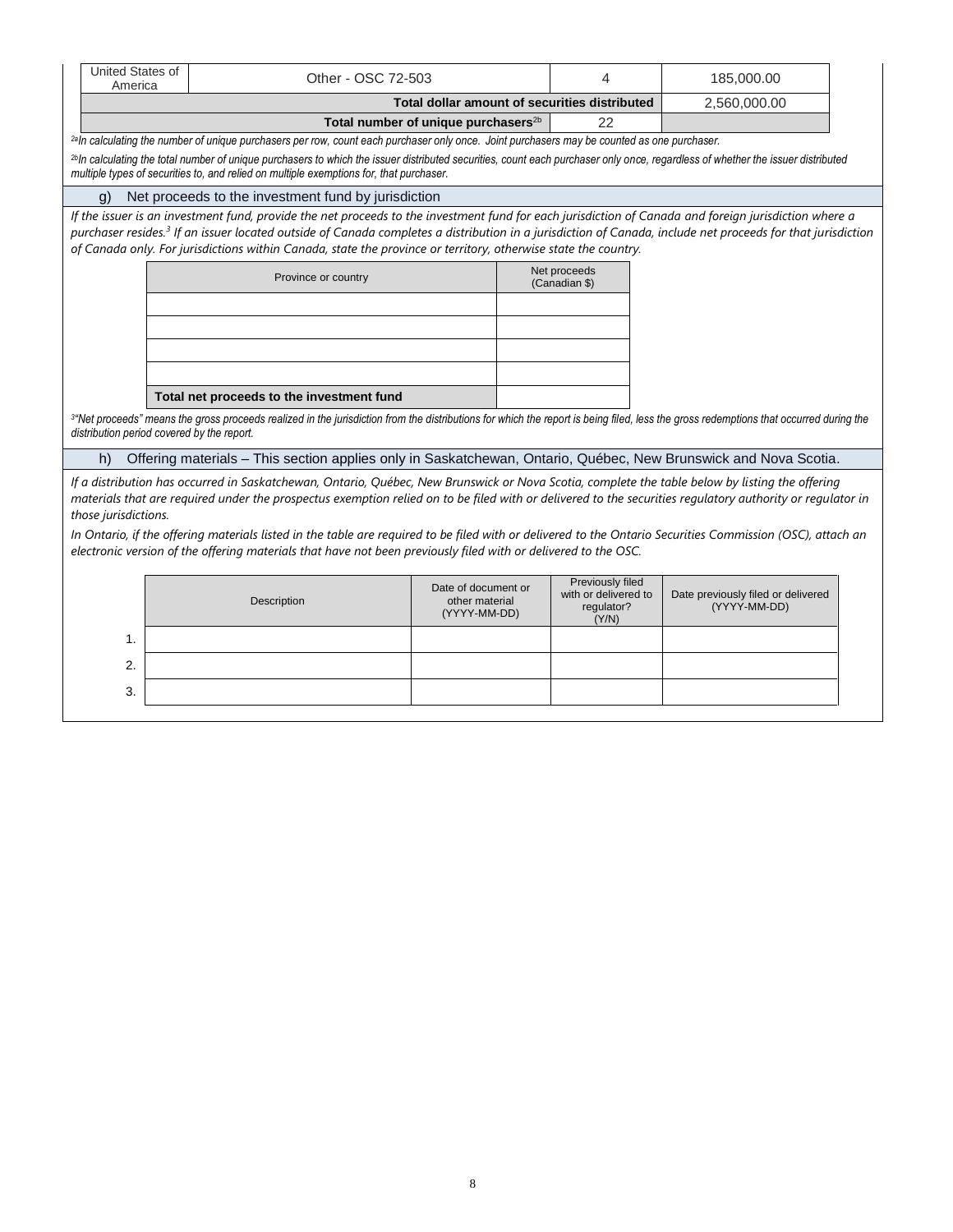| <b>ITEM 8 - COMPENSATION INFORMATION</b>                                                                                                                                                                                                                                                                                                                                                                                                                                                                                                                                                                                                          |  |  |  |  |  |  |  |  |
|---------------------------------------------------------------------------------------------------------------------------------------------------------------------------------------------------------------------------------------------------------------------------------------------------------------------------------------------------------------------------------------------------------------------------------------------------------------------------------------------------------------------------------------------------------------------------------------------------------------------------------------------------|--|--|--|--|--|--|--|--|
| Provide information for each person (as defined in NI 45-106) to whom the issuer directly provides, or will provide, any compensation in<br>connection with the distribution. Complete additional copies of this page if more than one person was, or will be, compensated.                                                                                                                                                                                                                                                                                                                                                                       |  |  |  |  |  |  |  |  |
| Indicate whether any compensation was paid, or will be paid, in connection with the distribution.                                                                                                                                                                                                                                                                                                                                                                                                                                                                                                                                                 |  |  |  |  |  |  |  |  |
| If yes, indicate number of persons compensated.<br>No<br>Yes<br>X                                                                                                                                                                                                                                                                                                                                                                                                                                                                                                                                                                                 |  |  |  |  |  |  |  |  |
| Name of person compensated and registration status<br>a)                                                                                                                                                                                                                                                                                                                                                                                                                                                                                                                                                                                          |  |  |  |  |  |  |  |  |
| Indicate whether the person compensated is a registrant.<br>No<br>Yes                                                                                                                                                                                                                                                                                                                                                                                                                                                                                                                                                                             |  |  |  |  |  |  |  |  |
| If the person compensated is an individual, provide the name of the individual.                                                                                                                                                                                                                                                                                                                                                                                                                                                                                                                                                                   |  |  |  |  |  |  |  |  |
| Full legal name of individual                                                                                                                                                                                                                                                                                                                                                                                                                                                                                                                                                                                                                     |  |  |  |  |  |  |  |  |
| Family name<br>First given name<br>Secondary given names                                                                                                                                                                                                                                                                                                                                                                                                                                                                                                                                                                                          |  |  |  |  |  |  |  |  |
| If the person compensated is not an individual, provide the following information.<br>Full legal name of non-individual                                                                                                                                                                                                                                                                                                                                                                                                                                                                                                                           |  |  |  |  |  |  |  |  |
|                                                                                                                                                                                                                                                                                                                                                                                                                                                                                                                                                                                                                                                   |  |  |  |  |  |  |  |  |
| Firm NRD number<br>(if applicable)<br>Indicate whether the person compensated facilitated the distribution through a funding portal or an internet-based portal.                                                                                                                                                                                                                                                                                                                                                                                                                                                                                  |  |  |  |  |  |  |  |  |
| No<br>Yes                                                                                                                                                                                                                                                                                                                                                                                                                                                                                                                                                                                                                                         |  |  |  |  |  |  |  |  |
| <b>Business contact information</b><br>b)                                                                                                                                                                                                                                                                                                                                                                                                                                                                                                                                                                                                         |  |  |  |  |  |  |  |  |
| If a firm NRD number is not provided in Item 8(a), provide the business contact information of the person being compensated.                                                                                                                                                                                                                                                                                                                                                                                                                                                                                                                      |  |  |  |  |  |  |  |  |
| Street address                                                                                                                                                                                                                                                                                                                                                                                                                                                                                                                                                                                                                                    |  |  |  |  |  |  |  |  |
| Province/State<br>Municipality                                                                                                                                                                                                                                                                                                                                                                                                                                                                                                                                                                                                                    |  |  |  |  |  |  |  |  |
| Country<br>Postal code/Zip code                                                                                                                                                                                                                                                                                                                                                                                                                                                                                                                                                                                                                   |  |  |  |  |  |  |  |  |
| Email address<br>Telephone number                                                                                                                                                                                                                                                                                                                                                                                                                                                                                                                                                                                                                 |  |  |  |  |  |  |  |  |
| Relationship to issuer or investment fund manager<br>$\mathsf{C}$                                                                                                                                                                                                                                                                                                                                                                                                                                                                                                                                                                                 |  |  |  |  |  |  |  |  |
| Indicate the person's relationship with the issuer or investment fund manager (select all that apply). Refer to the meaning of "connected" in<br>Part B(2) of the Instructions and the meaning of "control" in section 1.4 of NI 45-106 for the purposes of completing this section.<br>Connected with the issuer or investment fund manager<br>Insider of the issuer (other than an investment fund)<br>Director or officer of the investment fund or investment fund manager<br>Employee of the issuer or investment fund manager                                                                                                               |  |  |  |  |  |  |  |  |
|                                                                                                                                                                                                                                                                                                                                                                                                                                                                                                                                                                                                                                                   |  |  |  |  |  |  |  |  |
| d)<br>Compensation details<br>Provide details of all compensation paid, or to be paid, to the person identified in Item 8(a) in connection with the distribution. Provide all<br>amounts in Canadian dollars. Include cash commissions, securities-based compensation, gifts, discounts or other compensation. Do not report<br>payments for services incidental to the distribution, such as clerical, printing, legal or accounting services. An issuer is not required to ask for<br>details about, or report on, internal allocation arrangements with the directors, officers or employees of a non-individual compensated by the<br>issuer. |  |  |  |  |  |  |  |  |
| Cash commissions paid                                                                                                                                                                                                                                                                                                                                                                                                                                                                                                                                                                                                                             |  |  |  |  |  |  |  |  |
| Value of all securities<br>Security code 1<br>Security code 2<br>Security code 3<br>distributed as<br>Security codes<br>compensation <sup>4</sup>                                                                                                                                                                                                                                                                                                                                                                                                                                                                                                 |  |  |  |  |  |  |  |  |
| Describe terms of warrants, options or other rights                                                                                                                                                                                                                                                                                                                                                                                                                                                                                                                                                                                               |  |  |  |  |  |  |  |  |
| Describe<br>Other compensation <sup>5</sup>                                                                                                                                                                                                                                                                                                                                                                                                                                                                                                                                                                                                       |  |  |  |  |  |  |  |  |
| <b>Total compensation paid</b>                                                                                                                                                                                                                                                                                                                                                                                                                                                                                                                                                                                                                    |  |  |  |  |  |  |  |  |
| Check box if the person will or may receive any deferred compensation (describe the terms below)                                                                                                                                                                                                                                                                                                                                                                                                                                                                                                                                                  |  |  |  |  |  |  |  |  |
| 4Provide the aggregate value of all securities distributed as compensation, excluding options, warrants or other rights exercisable to acquire additional securities of the<br>issuer. Indicate the security codes for all securities distributed as compensation, including options, warrants or other rights exercisable to acquire additional securities of<br>the issuer.<br><sup>5</sup> Do not include deferred compensation.                                                                                                                                                                                                               |  |  |  |  |  |  |  |  |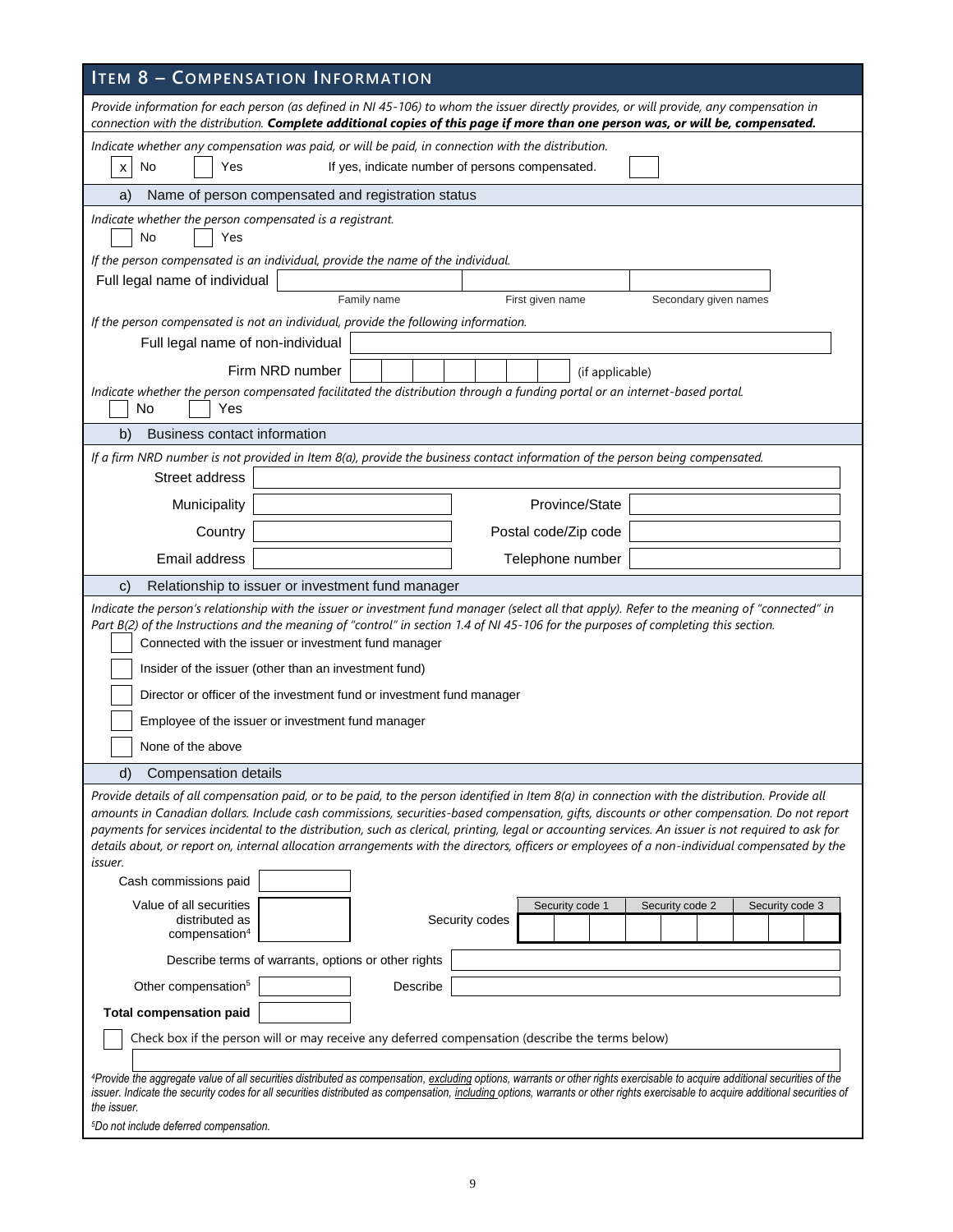|                                                                                                                                          | ITEM 9 - DIRECTORS, EXECUTIVE OFFICERS AND PROMOTERS OF THE ISSUER                                                                                                                                                                                                                                                                                                                                                                                                                                                                                                                                                                                                                                                                                                                                                         |             |                     |                          |                                                                |                                                                                           |                     |   |                                                         |   |  |
|------------------------------------------------------------------------------------------------------------------------------------------|----------------------------------------------------------------------------------------------------------------------------------------------------------------------------------------------------------------------------------------------------------------------------------------------------------------------------------------------------------------------------------------------------------------------------------------------------------------------------------------------------------------------------------------------------------------------------------------------------------------------------------------------------------------------------------------------------------------------------------------------------------------------------------------------------------------------------|-------------|---------------------|--------------------------|----------------------------------------------------------------|-------------------------------------------------------------------------------------------|---------------------|---|---------------------------------------------------------|---|--|
|                                                                                                                                          | If the issuer is an investment fund, do not complete Item 9. Proceed to Item 10.                                                                                                                                                                                                                                                                                                                                                                                                                                                                                                                                                                                                                                                                                                                                           |             |                     |                          |                                                                |                                                                                           |                     |   |                                                         |   |  |
|                                                                                                                                          | Indicate whether the issuer is any of the following (select the one that applies - if more than one applies, select only one).<br>Reporting issuer in any jurisdiction of Canada<br>x<br>Foreign public issuer                                                                                                                                                                                                                                                                                                                                                                                                                                                                                                                                                                                                             |             |                     |                          |                                                                |                                                                                           |                     |   |                                                         |   |  |
|                                                                                                                                          | Wholly owned subsidiary of a reporting issuer in any jurisdiction of Canada <sup>6</sup>                                                                                                                                                                                                                                                                                                                                                                                                                                                                                                                                                                                                                                                                                                                                   |             |                     |                          |                                                                |                                                                                           |                     |   |                                                         |   |  |
|                                                                                                                                          | Provide name of reporting issuer                                                                                                                                                                                                                                                                                                                                                                                                                                                                                                                                                                                                                                                                                                                                                                                           |             |                     |                          |                                                                |                                                                                           |                     |   |                                                         |   |  |
|                                                                                                                                          | Wholly owned subsidiary of a foreign public issuer <sup>6</sup>                                                                                                                                                                                                                                                                                                                                                                                                                                                                                                                                                                                                                                                                                                                                                            |             |                     |                          |                                                                |                                                                                           |                     |   |                                                         |   |  |
|                                                                                                                                          | Provide name of foreign public issuer                                                                                                                                                                                                                                                                                                                                                                                                                                                                                                                                                                                                                                                                                                                                                                                      |             |                     |                          |                                                                |                                                                                           |                     |   |                                                         |   |  |
|                                                                                                                                          | Issuer distributing only eligible foreign securities and the distribution is to permitted clients only <sup>7</sup>                                                                                                                                                                                                                                                                                                                                                                                                                                                                                                                                                                                                                                                                                                        |             |                     |                          |                                                                |                                                                                           |                     |   |                                                         |   |  |
|                                                                                                                                          | If the issuer is at least one of the above, do not complete Item $9(a) - (c)$ . Proceed to Item 10.<br><sup>6</sup> An issuer is a wholly owned subsidiary of a reporting issuer or a foreign public issuer if all of the issuer's outstanding voting securities, other than securities that are required by<br>law to be owned by its directors, are beneficially owned by the reporting issuer or the foreign public issuer, respectively.<br>7Check this box if it applies to the current distribution even if the issuer made previous distributions of other types of securities to non-permitted clients. Refer to the definitions<br>of "eligible foreign security" and "permitted client" in Part B(1) of the Instructions.<br>If the issuer is none of the above, check this box and complete Item $9(a) - (c)$ . |             |                     |                          |                                                                |                                                                                           |                     |   |                                                         |   |  |
|                                                                                                                                          | Directors, executive officers and promoters of the issuer<br>a)                                                                                                                                                                                                                                                                                                                                                                                                                                                                                                                                                                                                                                                                                                                                                            |             |                     |                          |                                                                |                                                                                           |                     |   |                                                         |   |  |
|                                                                                                                                          | Provide the following information for each director, executive officer and promoter of the issuer. For locations within Canada, state the province or<br>territory, otherwise state the country. For "Relationship to issuer", "D" - Director, "O" - Executive Officer, "P" - Promoter.                                                                                                                                                                                                                                                                                                                                                                                                                                                                                                                                    |             |                     |                          |                                                                |                                                                                           |                     |   |                                                         |   |  |
|                                                                                                                                          | Organization or company name                                                                                                                                                                                                                                                                                                                                                                                                                                                                                                                                                                                                                                                                                                                                                                                               | Family name | First given<br>name | Secondary given<br>names |                                                                | Business location of<br>non-individual or<br>residential<br>jurisdiction of<br>individual |                     |   | Relationship to<br>issuer<br>(select all that<br>apply) |   |  |
|                                                                                                                                          |                                                                                                                                                                                                                                                                                                                                                                                                                                                                                                                                                                                                                                                                                                                                                                                                                            |             |                     |                          |                                                                |                                                                                           | Province or country | D | O                                                       | P |  |
|                                                                                                                                          |                                                                                                                                                                                                                                                                                                                                                                                                                                                                                                                                                                                                                                                                                                                                                                                                                            |             |                     |                          |                                                                |                                                                                           |                     |   |                                                         |   |  |
|                                                                                                                                          |                                                                                                                                                                                                                                                                                                                                                                                                                                                                                                                                                                                                                                                                                                                                                                                                                            |             |                     |                          |                                                                |                                                                                           |                     |   |                                                         |   |  |
|                                                                                                                                          |                                                                                                                                                                                                                                                                                                                                                                                                                                                                                                                                                                                                                                                                                                                                                                                                                            |             |                     |                          |                                                                |                                                                                           |                     |   |                                                         |   |  |
|                                                                                                                                          |                                                                                                                                                                                                                                                                                                                                                                                                                                                                                                                                                                                                                                                                                                                                                                                                                            |             |                     |                          |                                                                |                                                                                           |                     |   |                                                         |   |  |
|                                                                                                                                          |                                                                                                                                                                                                                                                                                                                                                                                                                                                                                                                                                                                                                                                                                                                                                                                                                            |             |                     |                          |                                                                |                                                                                           |                     |   |                                                         |   |  |
|                                                                                                                                          | Promoter information<br>b)                                                                                                                                                                                                                                                                                                                                                                                                                                                                                                                                                                                                                                                                                                                                                                                                 |             |                     |                          |                                                                |                                                                                           |                     |   |                                                         |   |  |
|                                                                                                                                          | If the promoter listed above is not an individual, provide the following information for each director and executive officer of the promoter. For<br>locations within Canada, state the province or territory, otherwise state the country. For "Relationship to promoter", "D" - Director, "O" - Executive<br>Officer.                                                                                                                                                                                                                                                                                                                                                                                                                                                                                                    |             |                     |                          |                                                                |                                                                                           |                     |   |                                                         |   |  |
| Residential<br>jurisdiction of<br>Secondary<br>First given<br>individual<br>Organization or company name<br>Family name<br>given<br>name |                                                                                                                                                                                                                                                                                                                                                                                                                                                                                                                                                                                                                                                                                                                                                                                                                            |             |                     |                          | Relationship to promoter<br>(select one or both if applicable) |                                                                                           |                     |   |                                                         |   |  |
|                                                                                                                                          |                                                                                                                                                                                                                                                                                                                                                                                                                                                                                                                                                                                                                                                                                                                                                                                                                            |             |                     | names                    |                                                                | Province or<br>country                                                                    | D                   |   | O                                                       |   |  |
|                                                                                                                                          |                                                                                                                                                                                                                                                                                                                                                                                                                                                                                                                                                                                                                                                                                                                                                                                                                            |             |                     |                          |                                                                |                                                                                           |                     |   |                                                         |   |  |
|                                                                                                                                          |                                                                                                                                                                                                                                                                                                                                                                                                                                                                                                                                                                                                                                                                                                                                                                                                                            |             |                     |                          |                                                                |                                                                                           |                     |   |                                                         |   |  |
|                                                                                                                                          |                                                                                                                                                                                                                                                                                                                                                                                                                                                                                                                                                                                                                                                                                                                                                                                                                            |             |                     |                          |                                                                |                                                                                           |                     |   |                                                         |   |  |
|                                                                                                                                          |                                                                                                                                                                                                                                                                                                                                                                                                                                                                                                                                                                                                                                                                                                                                                                                                                            |             |                     |                          |                                                                |                                                                                           |                     |   |                                                         |   |  |

c) Residential address of each individual

*Complete Schedule 2 of this form providing the full residential address for each individual listed in Item 9(a) and (b) and attach to the completed report. Schedule 2 also requires information to be provided about control persons.*